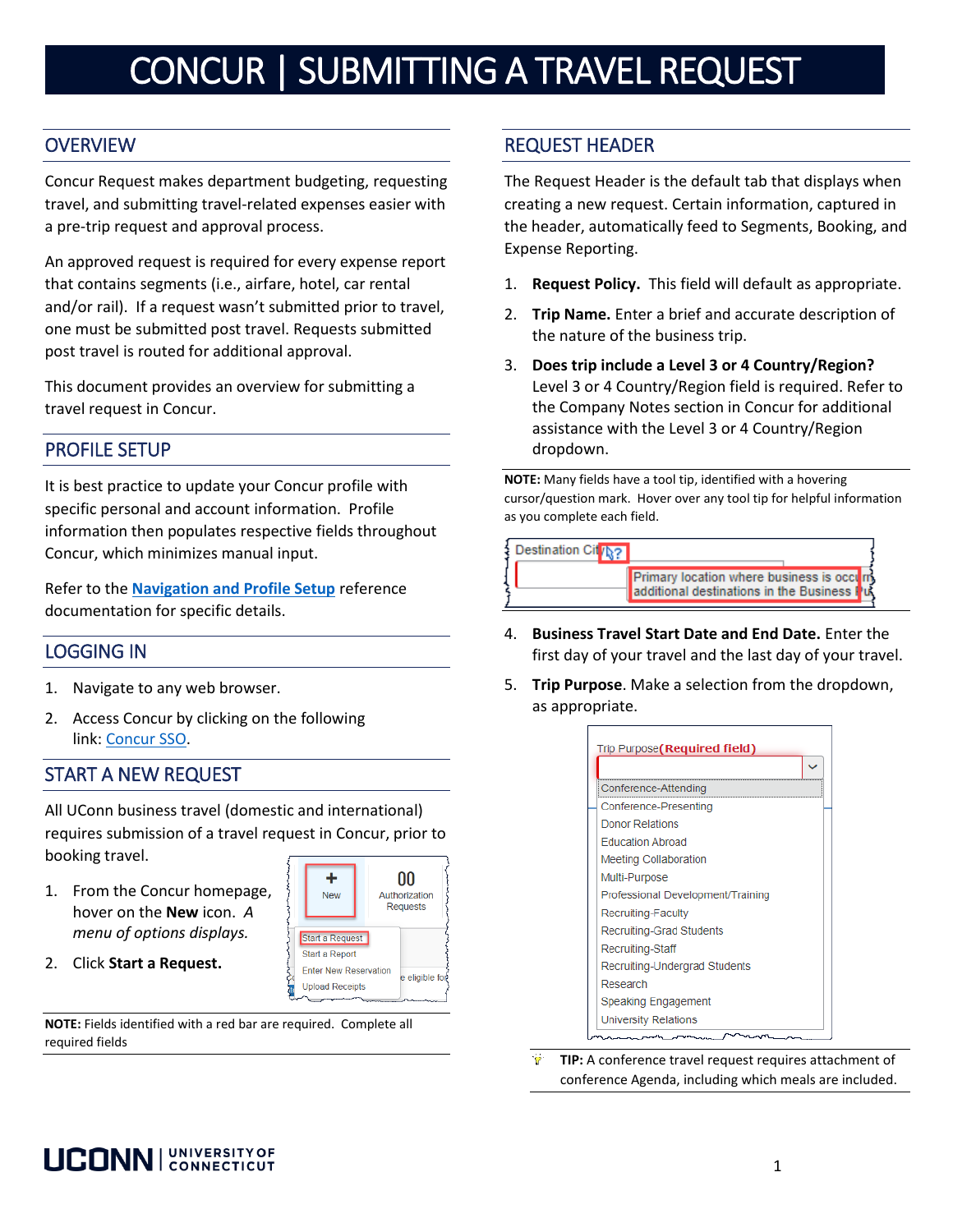6. **Destination City**. Start to type the **primary location** where *business is occurring (last or farthest)*. *A live search result displays.* 

| Destination City (Required field) $\>$ |                                                        |  |  |  |  |  |
|----------------------------------------|--------------------------------------------------------|--|--|--|--|--|
| nasbvillel                             | Primary location where business is occurring (Last     |  |  |  |  |  |
| Nashville, Tennessee                   | or Farthest). Enter all additional destinations in the |  |  |  |  |  |
| Nashville, Georgia                     | Business Purpose/Justification field.                  |  |  |  |  |  |
| Nashville, Illinois                    |                                                        |  |  |  |  |  |
| <u>Markwille Arkansas noon moodoon</u> |                                                        |  |  |  |  |  |

- 7. Select a valid option from the dropdown.
- 8. Enter **additional destinations** in **the Business Purpose/Justification** field.

**NOTE:** The segments tab also captures additional destinations, as necessary.

- 9. **Traveler Type**. This non-modifiable field defaults from your profile.
- 10. **Trip Type**. Make a selection from the dropdown, as appropriate. **Segments** include **Air, Hotel, Car Rental**  or **Rail.**

| $\sim$<br>When traveling to more than one business location, use the furthest trip type option (ex: Washington/Canada travel - Intl). |
|---------------------------------------------------------------------------------------------------------------------------------------|
|                                                                                                                                       |
|                                                                                                                                       |
|                                                                                                                                       |
|                                                                                                                                       |
|                                                                                                                                       |
|                                                                                                                                       |
|                                                                                                                                       |

**NOTE:** Puerto Rico and other U.S. territories will require an **International Travel Type** on the request header.

select yes.

11. **Will this trip include personal travel**? If you are including additional time outside of business travel,

| Will this trip include personal travel? $\>$ |                                                                                                                                                                                                              |  |  |  |  |
|----------------------------------------------|--------------------------------------------------------------------------------------------------------------------------------------------------------------------------------------------------------------|--|--|--|--|
|                                              |                                                                                                                                                                                                              |  |  |  |  |
|                                              | Choose yes if you are including additional time                                                                                                                                                              |  |  |  |  |
| Mo                                           | outside of business travel. If yes a business<br>comparison for flights must be attached when<br>submitting expense report. Comparison needs to be<br>done at time of booking NOT when trip is<br>completed. |  |  |  |  |
| Yes                                          |                                                                                                                                                                                                              |  |  |  |  |
|                                              |                                                                                                                                                                                                              |  |  |  |  |
|                                              |                                                                                                                                                                                                              |  |  |  |  |

- 12. **Personal Travel Dates**. Complete this field, if personal travel = Yes.
	- a. If yes, at time of booking, the traveler should:
		- Call Key Travel/Anthony's directly.
		- Obtain a business cost comparison.
		- Book Travel reservation with Key Travel/Anthony's directly.
		- Cost comparison must be attached to expense report with submission.

**NOTE:** To attach a document to a request, complete the remaining required fields and then **Save** the request. *An Attachments dropdown displays.* Click the **Attachments** dropdown and then click **Attach Documents.** 

- 13. **How will you book this travel**? Options in this dropdown are listed in recommended order.
- 14. Click the appropriate option from the dropdown.

| How will you book this travel? (Required<br>field) $\frac{1}{2}$ ? | Business Purpose/Justification No |            |                                                                                                             |
|--------------------------------------------------------------------|-----------------------------------|------------|-------------------------------------------------------------------------------------------------------------|
| 01. On-line booking in Concur                                      | Meals, Parking, only).            |            | Select "04. Non-Travel" when no segments (i.e. airfare, hotel and car rental) are on the request. (Mileage, |
| 02. Agent-assist using UConn Travel Management Company             |                                   |            |                                                                                                             |
| 03. Other (Outside UConn Travel Management Company and<br>Concur)  |                                   |            |                                                                                                             |
| 04. Non-Travel                                                     |                                   | in and CFO | $\checkmark$                                                                                                |

#### Below is a list of booking options with brief descriptions.

| <b>Option</b>                                                                        | <b>Description</b>                                                                                                                                                                                                      |  |  |  |
|--------------------------------------------------------------------------------------|-------------------------------------------------------------------------------------------------------------------------------------------------------------------------------------------------------------------------|--|--|--|
| <b>On-line booking</b><br>in Concur                                                  | This is the recommended method for all<br>university business travel, excluding complex<br>international travel. Exceptions may apply.                                                                                  |  |  |  |
| <b>Agent-assist using</b><br><b>UConn Travel</b><br>Management<br>Company (TMC)      | This option requires calling a TMC agent to<br>book business travel. Complex international<br>business travel, often with multiple stops, will<br>warrant this option. Other exclusions may<br>apply.                   |  |  |  |
|                                                                                      | <b>NOTE:</b> All agent-assist booked travel, using<br>UConn TMC, incur an additional transaction<br>fee.                                                                                                                |  |  |  |
| <b>Other (Outside</b><br><b>UConn Travel</b><br>Management<br>Company and<br>Concur) | This option is NOT RECOMMENDED. On an<br>exception basis, when travel is booked<br>outside of the Concur online booking tool,<br>this option should be selected.                                                        |  |  |  |
|                                                                                      | <b>NOTE:</b> When booking outside of Concur,<br>expense reimbursement is not guaranteed. A<br>request must be submitted via the Concur on-<br>line booking tool post-travel, which is<br>escalated for higher approval. |  |  |  |
| <b>Non-Travel</b>                                                                    | Non-Travel requests include business meals.<br>Other exceptions may apply.                                                                                                                                              |  |  |  |

15. **Business Purpose/Justification.** Enter a brief description stating the business purpose of travel.



**NOTE(S): (1)** Additional Business Purpose/Justification notes are required if multiple destinations are on the request.

**(2)** If split funding applies (e.g., OVPR grant funding travel) and multiple justifications apply, traveler should include multiple justifications, even if attachment justification is required due to length of multiple justifications

16. **Account Number** (and **Account Organization** related fields). This field should pre-populate to your

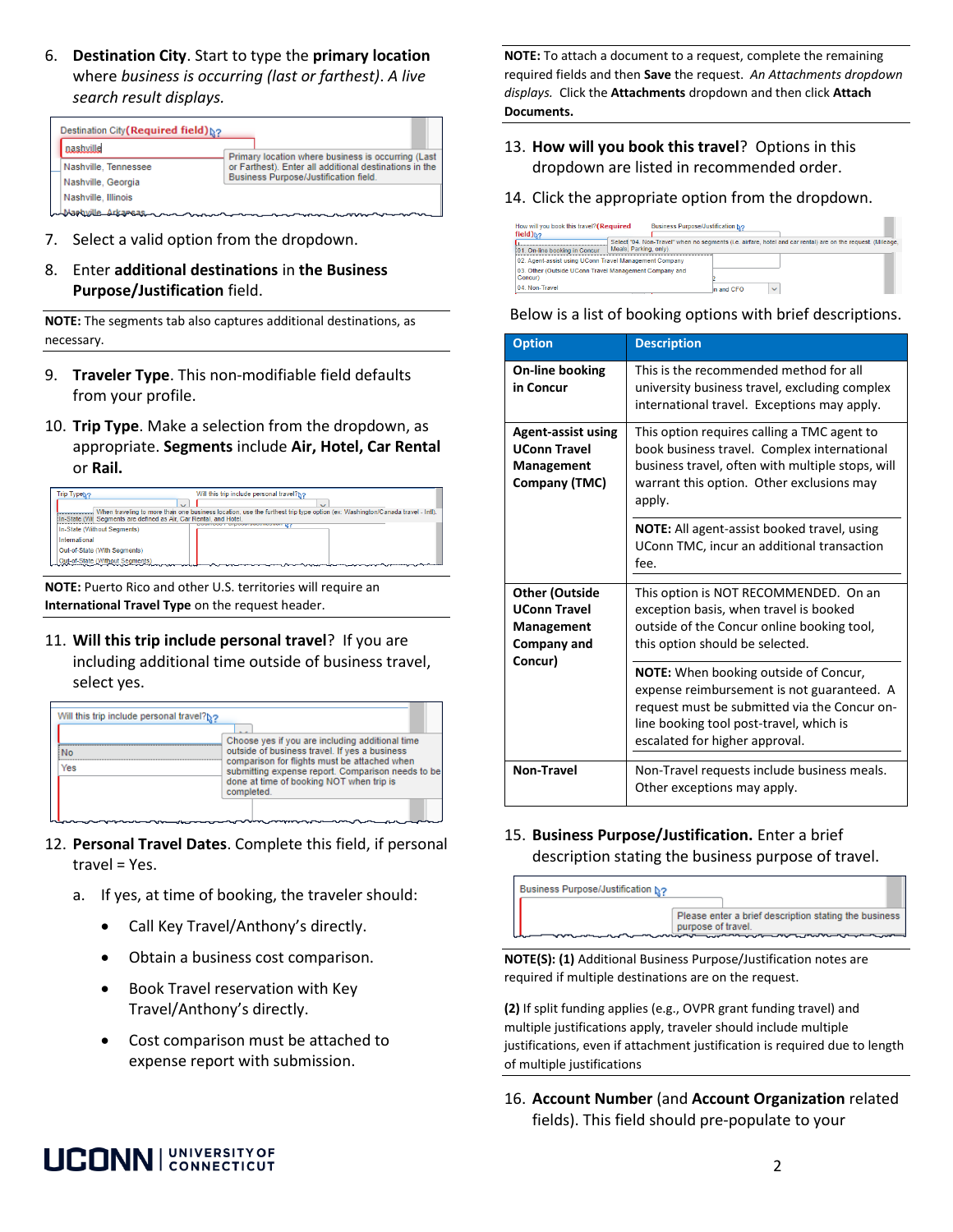default/home department account - based on profile settings.

**NOTE:** If charging to more than one account, and federal grant account – BE SURE federal grant account is on request header to enforce FLY AMERICA Travel compliance.

#### If account information does not auto-populate:

a. Type your KFS number in the **Account Number** field. Then select a valid option from the menu options that display.

| (2921000) Chief Finl Officr Of                    |  |                           |  |  |  |  |
|---------------------------------------------------|--|---------------------------|--|--|--|--|
| (2921020) Cfo Special Projects                    |  |                           |  |  |  |  |
| (2921050) AVP Human Resources Search              |  |                           |  |  |  |  |
| (2921060) Safety, Health, Environ, Prepare Search |  |                           |  |  |  |  |
| 29210                                             |  | (1522) Exec VP Admi       |  |  |  |  |
| <b>Account Organization 3</b>                     |  | <b>Sub-Account Number</b> |  |  |  |  |
| 1522) Exec VP Admin and CFO                       |  |                           |  |  |  |  |

**NOTE:** Recently used accounts display at the top of the menu. When selecting a recently used account, all account related fields populate.



- b. Click the **Account Organization 1** dropdown; select the associated org number at the bottom of the list.
- c. Select the associated org number for the remaining Account Organization fields.
- $\mathbf{Q}^{\star}$ **TIP:** If a traveler uses the same Account Number (KFS Number) for most business travel charges, it is **best practice** to update your profile with account number (and respective account org fields).
- 17. **Cash Advances.** Complete this field on a need only basis.

**NOTE:** Travel cash advances will be limited to 75% of estimated costs, excluding those costs that are eligible to be paid directly on a University Travel Card or by the University (such as air tickets, conference registration fees, meals, hotel, or rental car). Travel advances may only be requested for \$500 or greater and will not be issued more than 10 days prior to the departure date.

- 18. Complete additional request header fields, as necessary.
- 19. Click **Save.** *A four character, alphanumeric, request ID populates (at the top of the request view).*

**NOTE:** Concur has policy requirements and procedural preferences built-in. If required fields are incomplete upon save or submit, a hard stop indicator displays. The request cannot be submitted successfully until all noted issues are resolved.

Request Header Segments Expenses Approval Flow **Audit Trail** 

CMissing required field: Trip Name, Bradley Parking Pass Required?, Business vou book this travel?. Business Purpose/Justification

#### TRIP SEGMENTS

If the Trip Type includes segments, the Segments tab is required. Segments include Air, Hotel, Car Rental, and Rail.

If a segment is not included with an original request, it cannot be included on the linked expense report. To add a segment to an expense report if it wasn't in the original request, will require the traveler to submit a new request with appropriate segment information for approval.

1. Click the **Segments** tab, if not already selected.

| Request 3336                                                |          |          |                      |                    |
|-------------------------------------------------------------|----------|----------|----------------------|--------------------|
| <b>Trip Name:</b><br><b>Business Purpose/Justification:</b> |          |          |                      |                    |
| Request Header                                              | Seaments | Expenses | <b>Approval Flow</b> | <b>Audit Trail</b> |
| <b>Add Segment</b><br>CLICK ICON TO CREATE SEGMENT          |          |          | 6                    |                    |

2. Add segment(s) by clicking each icon, as necessary (e.g., Air, Car Rental, Hotel, or Rail).

#### Air Ticket

1. Click **Air Ticket**. *The Air Ticket fields display. Round Trip is the default selection.*

**NOTE(S): (1)** A multiple destination trip will require multiple one-way air tickets. Select **One Way**, as needed. **(2)** Contact UConn's TMC for assistance with complex travel, as needed.

- 2. Simultaneously launch a separate web browser, login to Concur, and use the Concur Travel module to view available flight details with respective flight estimated cost.
- 3. Complete the **Estimated Amount** field.

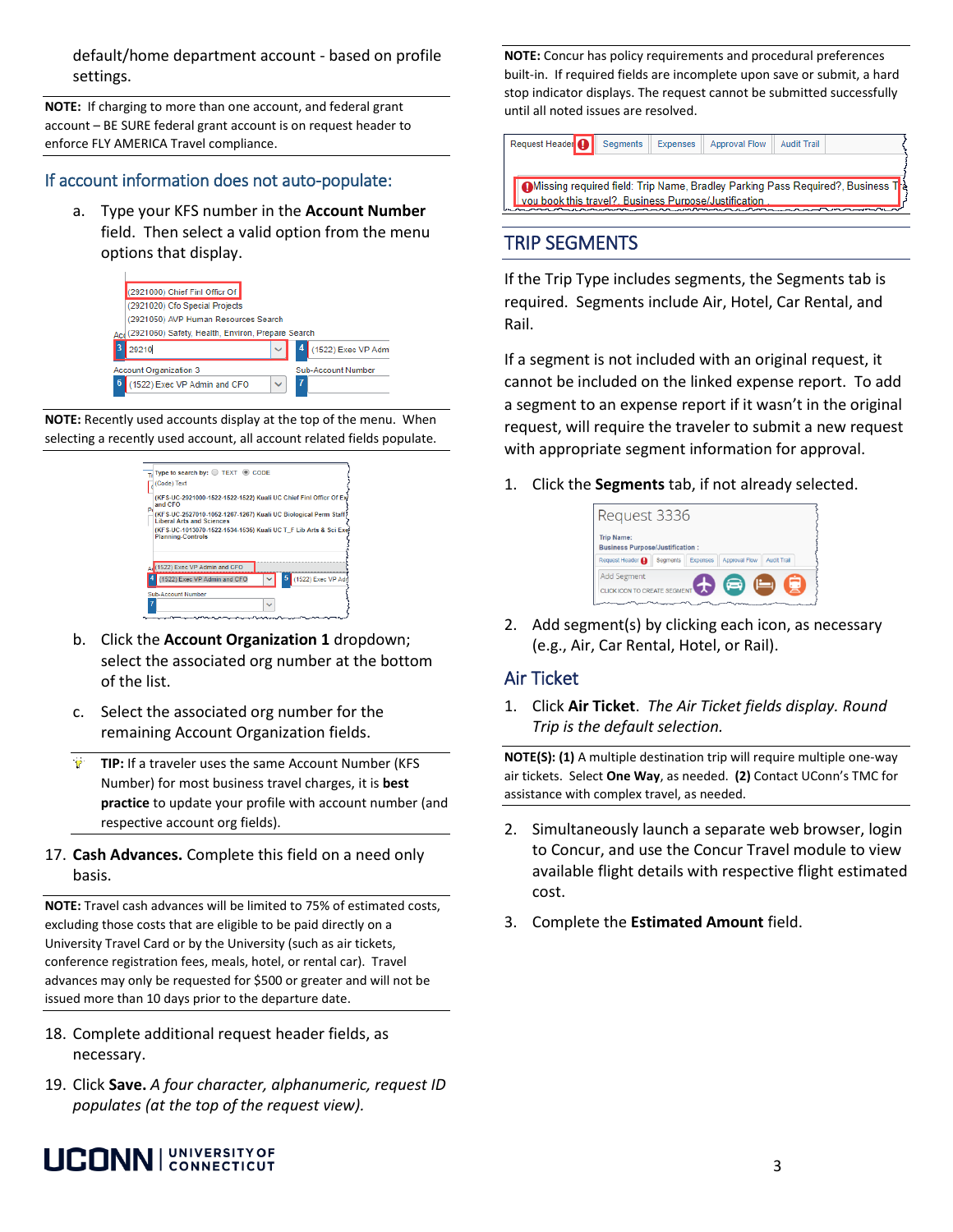- 4. Begin typing a departure airport (full name or airport code) in the **From:** field. *A live search activates, a list of options become available for selection.*
- 5. Click to select a valid option from the list.
- 6. Begin typing a destination airport (full name or airport code) in the **To:** field.
- 7. Click to select a valid option from the list.
- 8. Complete the **Outbound Date** and **departure time**.
- 9. Complete the **Return Date** and **departure time**.
- 10. Complet**e** the **Bradley Parking Pass Required** fields**.** Make a selection from the dropdown (Yes/No), as appropriate. Refer to the tool tip for additional information.

**NOTE:** Due to system limitations, a traveler will see 2 Bradley Parking Pass fields. Both fields should be consistent – either Y or N.

11. Click **Save.** *Options to Allocate, Delete, or Modify the segment become available.*

**NOTE:** Resolve any warning or hard stop indicators that result.

#### Car Rental

- *1.* From the **Segments** tab, click the **Car Rental** icon. *The Car Rental fields display.*
- 2. Simultaneously launch a separate web browser, login to Concur, and use the Concur Travel module to view available car rental details with respective estimated cost.
- 3. Complete the **Estimated Amount** field.
- 4. Begin typing a city name in the **Pick-up Location** field**.**  *A live search activates, a list of options become available for selection.*
- *5.* Click to select a valid option from the list.

**NOTE:** The Pick-up Location and Drop-off Location Dates field autopopulates from the request header.

- *6.* Type a city name in the **Drop-off Location** field.
- *7.* Click to select a valid option from the list.
- *8.* Complete the pick-up and drop-off **time** fields, as desired.
- 9. Add comments, as desired.
- *10.* Click **Save.** *Options to Allocate, Delete, or Modify the segment become available.*

#### Hotel Reservation

- 1. From the **Segments tab**, click the **Hotel Reservation** icon.
- 2. Simultaneously launch a separate web browser, login to Concur, and use the Concur Travel module to view available Hotel options with respective estimated cost.
- 3. Complete the **Estimated Amount** field.
- 4. Begin typing a city name in the **Check-in City** field**.** *A live search activates, a list of options become available for selection.*
- 5. Click to select a valid option from the list.
- 6. Begin typing a city name in the **Check-out City** field**.**  *A live search activates, a list of options become available for selection.*
- 7. Click to select a valid option from the list.
- 8. Add comments, as desired.
- *9.* Click **Save.** *Options to Allocate, Delete, or Modify the segment become available.*

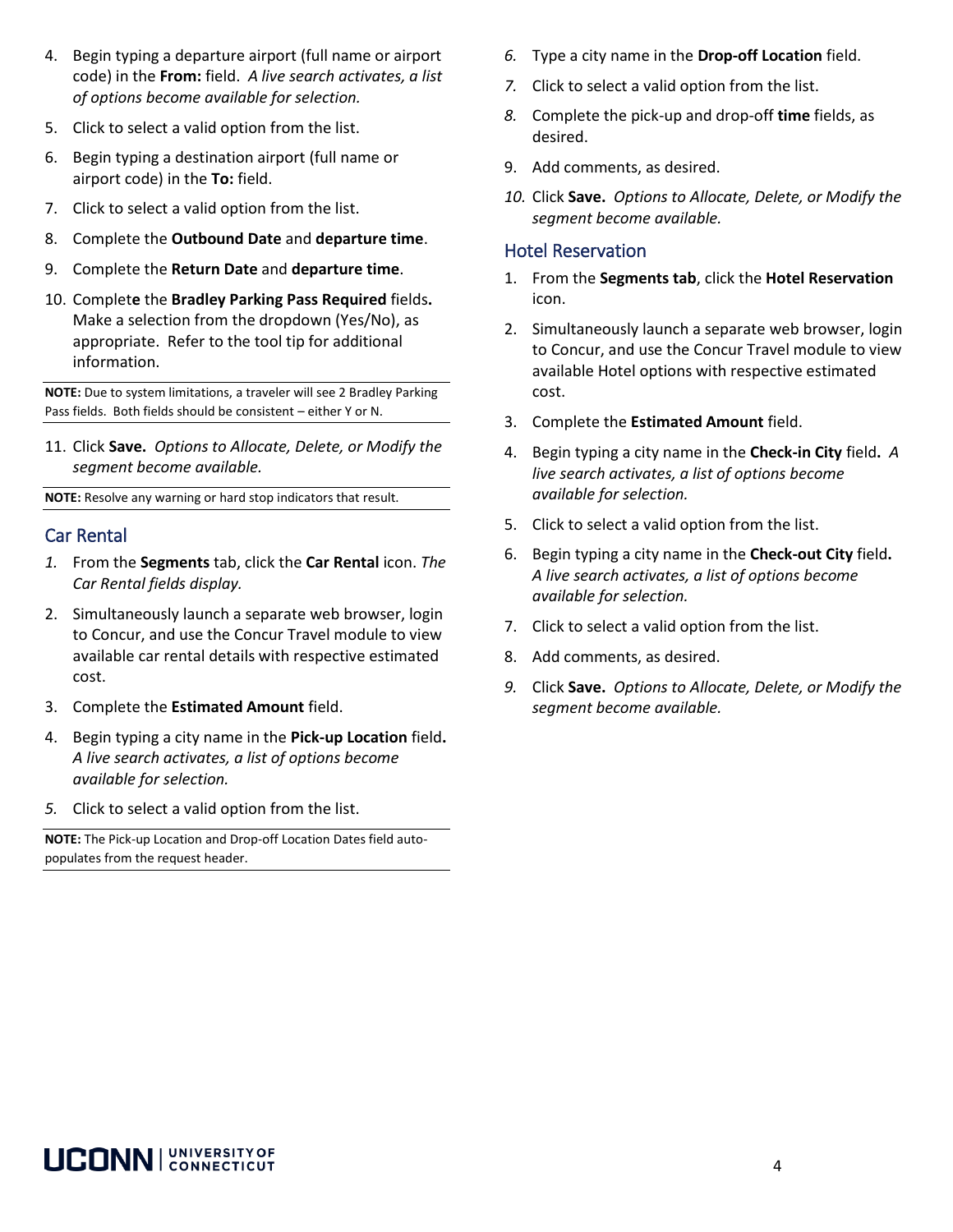#### EXPENSES

Any **non-segment travel** related expense should be added separately on the **Expenses** tab (e.g., mileage, meals, etc.).

1. Click the **Expenses** tab.

| Segments<br><b>Request Header</b> |            |           | Expenses<br><b>Approval Flow</b> |            |  | <b>Audit Trail</b> |  |
|-----------------------------------|------------|-----------|----------------------------------|------------|--|--------------------|--|
| <b>Delete</b><br>+ New Expense    |            |           |                                  |            |  |                    |  |
|                                   | Date       | Expe      |                                  | Amount     |  | Requested          |  |
|                                   | 09/16/2019 | Airfare   |                                  | \$1,200.00 |  | \$1,200.00         |  |
|                                   | 09/16/2019 | Meal      |                                  | \$436.50   |  | \$436.50           |  |
|                                   | 09/16/2019 | CarR<br>∼ |                                  | \$500.00   |  | \$500.00           |  |

**NOTE:** The individual segments appear as individual line items on the Expenses tab. Air, Car Rental, and Hotel can only be modified from the Segments tab.

2. Navigate to the Expense Type pane (to the right of the screen).

#### To create a new expense:

- 1. Click the appropriate expense type from the list of expenses on the right or
- 2. Type the expense type in the field above the list of expense types (on the right).



3. Complete required expense type fields.

**NOTE:** Expense Type fields may vary between expense types.



4. Allocate expense to appropriate account(s), as desired.

#### **NOTE:** All segments must be allocated as a group – all with the same percentage or amount. Expected expenses can be allocated individually so they are different from segments or different from each other. Some, any, or all expected expenses can be allocated, whether or not segments are allocated.

- 5. Click **Save.**
- 6. Continue to add additional expenses, as applicable.

**NOTE:** To edit an existing expense, click the expense on the left.

# SUBMITTING A REQUEST

- 1. Once segments and additional expenses are added to the request, click **Submit Request**. *An attestation displays.*
- 2. Read through the attestation, and then click **Accept & Submit**. *The request is submitted and routed to appropriate approval workflow.*
- 3. Approvals will route to direct supervisor and fiscal officer of account. Additional approvals may apply (e.g., SPS or Global Affairs, etc.).

**NOTE:** If an approved request is cancelled inadvertently, a new travel request must be created, and submitted for approval.

# COPYING A PREVIOUS REQUEST

If you travel to the same destination more than once, there is a copy feature that will copy the request and you will need to make changes details, as necessary.

- 1. From the Concur homepage, click **Requests** from the top ribbon. *Your list of requests display.*
- 2. Click the checkbox, to the left, of the request you want to copy. *The Copy feature activates to the right.*
- 3. Click **Copy Request** (from the top right). *The Copy Request dialog displays.*
- 4. Modify the name of the request to reflect the new travel.
- 5. Update any other options, as necessary and then click **OK.** *A new request displays with the header tab active.*
- 6. Review the Request Header, Segments, and other Expenses for accuracy.
- 7. Attach documentation, as needed and then Submit the Request, as usual.